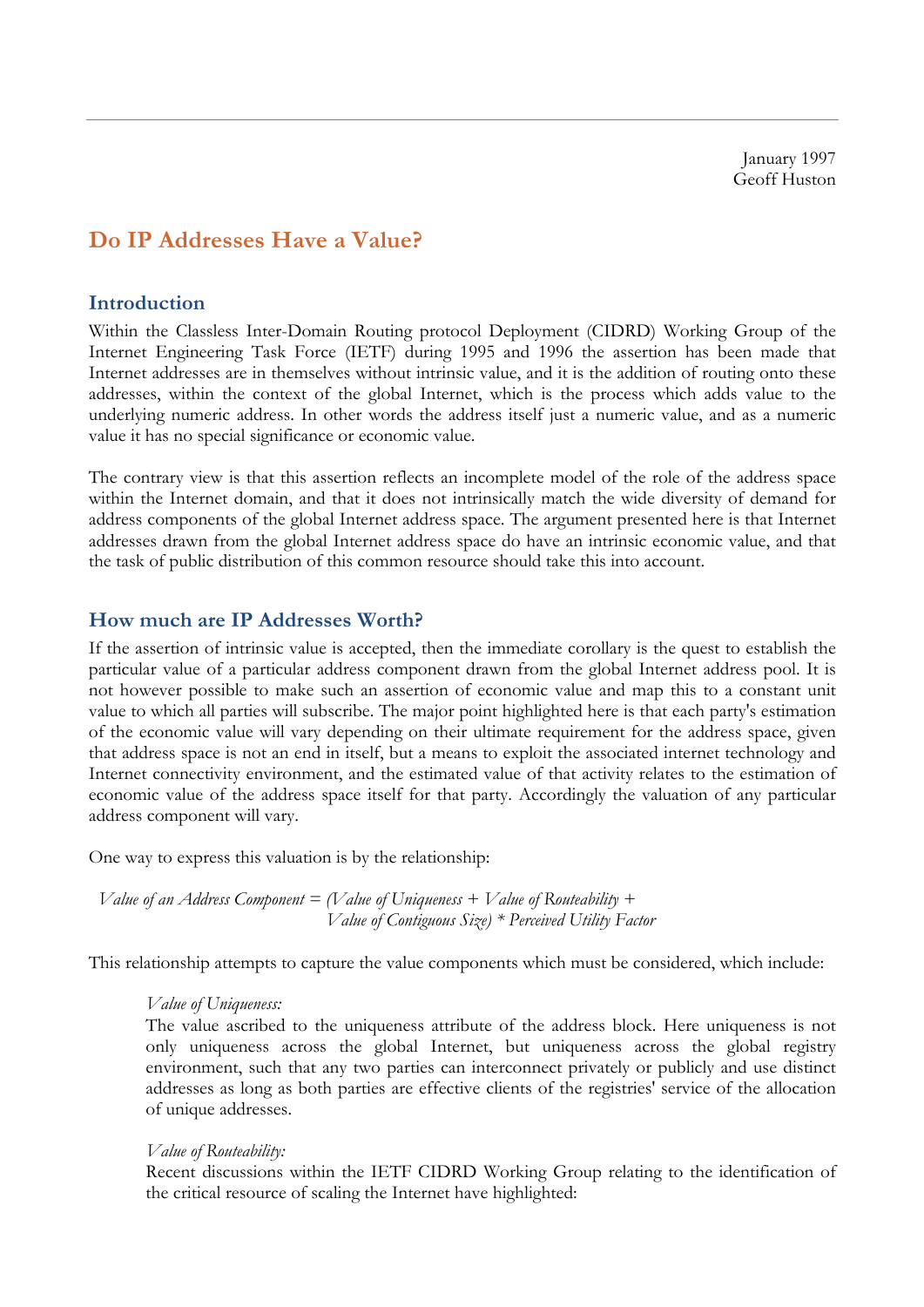- 1. the issue of the efficiency of the so called "core" or more appropriate described as "default-free" - routers in undertaking both the support of a default-free address prefix forwarding table, and
- 2. the support of allowing dynamic updates to the forwarding table through the actions of the deployed routing protocols.

The conclusions from these observations are that it is no longer the case that any arbitrary address prefix can be routed across the global Internet from any arbitrary location, and that there are a set of thresholds, defined by available technologies, which limit both the number of distinct address prefixes, and which also limit the aggregate number of updates within a unit of time to the table of all such distinct prefixes. Thus the value placed on routing within the global Internet environment is dependant both on the importance (or value) of connectivity to the global Internet while using the address block as the routed entity and also the capability of the Internet routing environment to add this entry into the global routing tables.

#### *Value of Contiguous Size:*

The size of the address block also effects the ultimate value calculation. A large contiguous block can be used to service a large end client base with relative ease, while sets of small discontiguous address blocks may entail continuous renumbering or the deployment of a significantly more complex routing environment in order to achieve comparable functional outcomes.

### *Utility Factor:*

The above-described value factors are concerned with the address space itself. For any party the ultimate value calculation also includes consideration of the nature of the ultimate function or service for which the address space is required, and this utility factor can be regarded as a multiplicative factor applied to the intrinsic value calculation for the address space itself.

The outcome of this examination of the value factors for an address component is that although a method of deriving the value of address space for any individual exists, there is no underlying constant value, in the sense that many goods have a quantifiable cost of production which can be equated to an intrinsic value of the goods. In the case of Internet addresses there is no readily quantifiable "cost of production", although there are quantifiable values of exploitation. Accordingly the local circumstances of routing configurability, connectivity cost, utilisation value, and similar deployment cost factors will determine the value of a particular address component within that context, and moving to another context with a constant address prefix, or considering a different address prefix in a constant environment may well result in a different value outcome.

Thus, these factors of valuation of an address component will vary for each party, and to assert that an address component has a particular value for one party does not imply the same valuation for all parties.

## **A Market Determination of Value**

The market approach to valuation of a commodity indicates that market value is established by selling the commodity within an open marketplace. The current value of the commodity is effectively determined by the selling price obtained at the market.

This scenario of market-determined value is not uncommon for many marketed commodities. The value determined in a trading market will show some variation in line with individual trading transactions, where the individual transaction exhibits some of the valuation factors as seem in the circumstances of the seller and the buyer. In this environment the overall average trading price levels have some relationship to perceived levels of supply and demand within the market. In general the current price of the commodity is determined by the dynamic trading environment. In a truly open and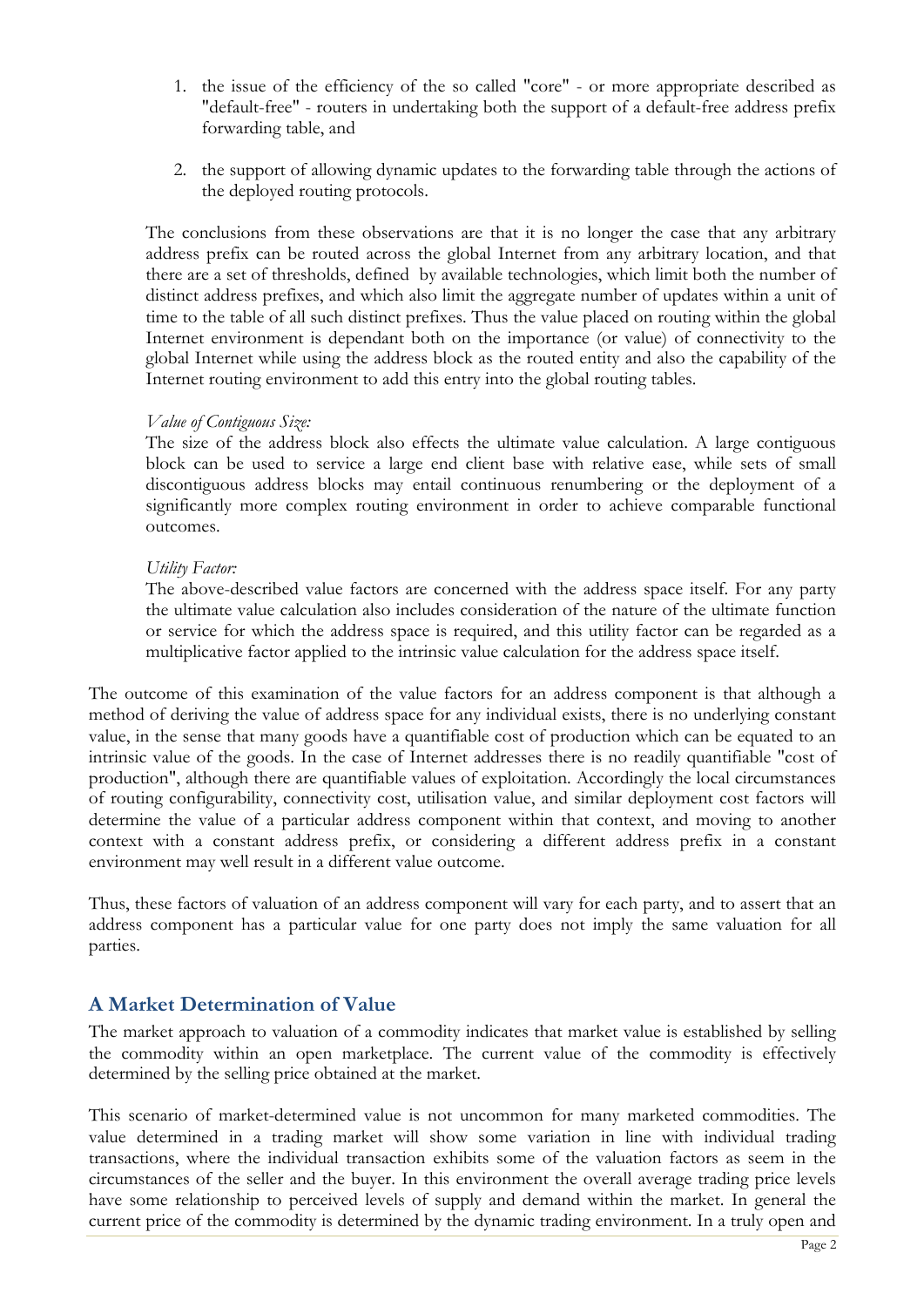non-manipulated market the price exhibits the basic cost of production, and also reflects the secondary factors of demand over supply and possibly exhibits scarcity factors. In such a marketplace rising demand is initially reflected in high prices which then trigger increased supply which in turn brings the price back to the basic trading cost which is directly related to the production cost of the commodity.

Within this environment there is no set price for a commodity - the market transactions set a level of expectation for the trading price of future transactions, but the ultimate determinate of value is the closure of a transaction at a nominated price.

## **So if I could sell addresses maybe I should hoard them instead?**

In a finite resource market with escalating demand the market price starts to exhibit a scarcity premium, where the scarcity premium is related to the level of demand over supply.

The major characterisation of the Internet address space is the visibly finite nature of the resource. Some 25% of the address space has been allocated to serviced entities, and with the exponential nature of the demand for the resource some administrative control are essential to prevent a perceived scarcity-induced hoarding run on the remaining resource.

Hoarding takes the form of buying early and withholding the goods from the market in order to lift the scarcity premium. Such market manipulation is by no means a novel practice, and various attempts to control market supply have met with various levels of success and failure in other commodities in the past. Hoarding and speculative buying can be used to establish a monopoly position and thereby exert complete control over supply and hence control over the market price. As an example, this has been an historical feature of the wholesale diamond market. However the an Internet address market would be somewhat resilient against this type of attempt to exert control over supply. The relevant feature of the Internet environment is that the use of a single IP address can be multiplexed across multiple systems and applications through the deployment of application gateways and address translation technologies.

Such alternative approaches also have a cost, and do not admit to the same level of functional flexibility. However for any potential purchaser in an Internet address market if the market valuation of address space exceeds the valuation of the cost of deployment of alternative technologies, then the alternative access technology will be used. This then establishes an upper bound on the market price of Internet addresses, and makes hoarding practices a sub-optimal approach.

## **But there is no market in Internet Addresses today**

However this market-based approach to the issue of fair distribution of the public Internet address space is certainly at odds with the current administrative structures used within the Internet. Three registries, in North America, Europe and Asia assign addresses to applicants without direct cost to the applicant. From a market perspective this practice essentially prevents the formation of a market in addresses, and, perhaps, oddly, leads to a suppression of the use of alternative technologies through this administrative structure. But as the address pool managed by these registries shrinks through their allocation of addresses to applicants the inevitable result through the increased demand is one of inevitable exhaustion of the registries' pool of allocatable addresses.

Once this occurs a market in Internet addresses will inevitably open, and there will be a somewhat turbulent period while the market stabilises into a steady state of trading supplemented by more widespread use of alternative address translation technologies. This transitional instability can be eased, or possibly completely circumvented, by a graduated introduction of a market approach to address distribution using components of the currently allocated address space as the initial market pool.